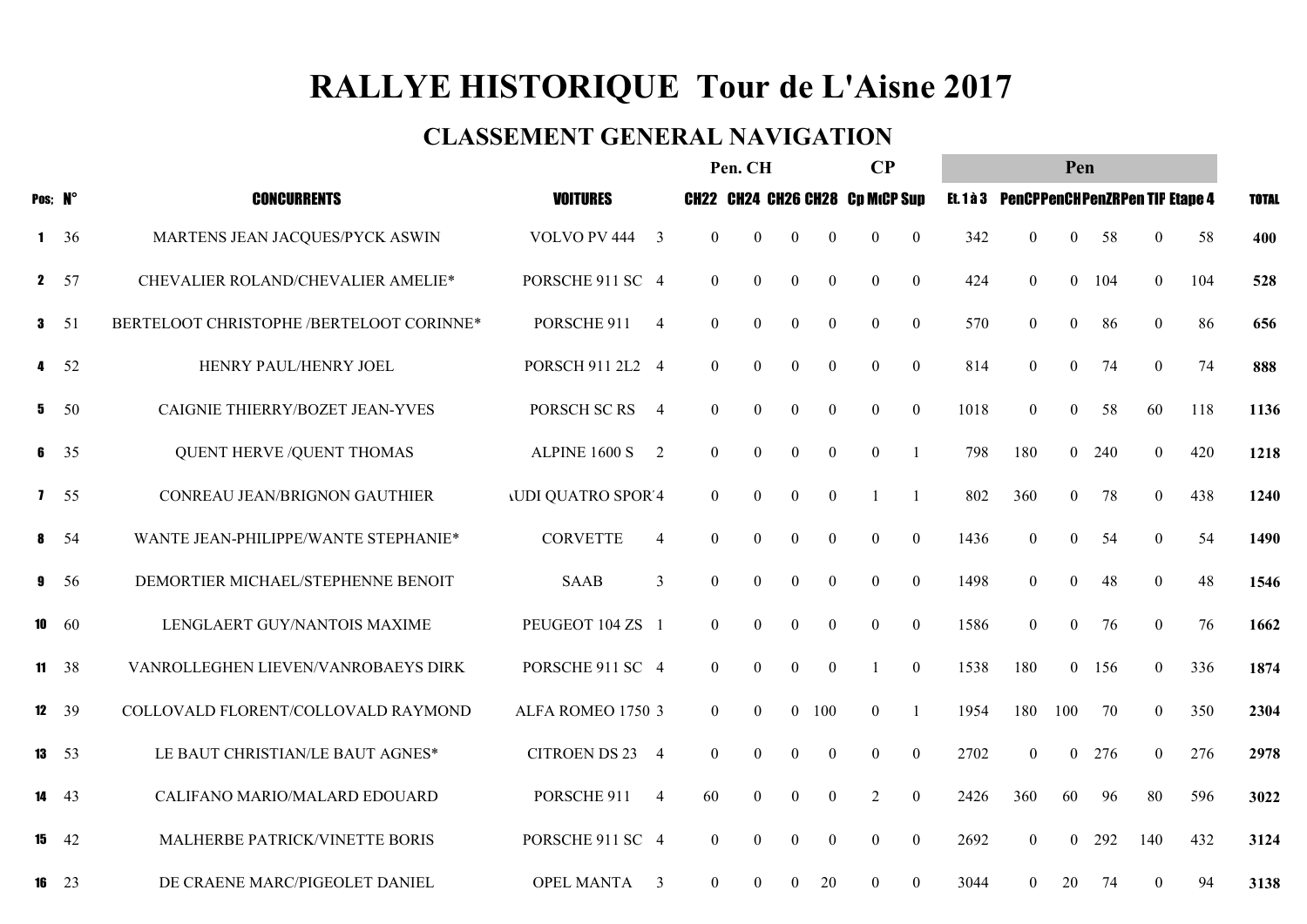## RALLYE HISTORIQUE Tour de L'Aisne 2017

#### CLASSEMENT GENERAL NAVIGATION

|    |               | Pen. CH                                  |                                    |                |                  |                | $\bf CP$       |                                        | Pen            |      |                                          |                |          |                  |      |              |
|----|---------------|------------------------------------------|------------------------------------|----------------|------------------|----------------|----------------|----------------------------------------|----------------|------|------------------------------------------|----------------|----------|------------------|------|--------------|
|    | Pos; N°       | <b>CONCURRENTS</b>                       | <b>VOITURES</b>                    |                |                  |                |                | <b>CH22 CH24 CH26 CH28 Cp MtCP Sup</b> |                |      | Et. 1 à 3 PenCPPenCHPenZRPen TIP Etape 4 |                |          |                  |      | <b>TOTAL</b> |
|    | $17 \t27$     | VIET BRUNO/VIET JEAN BAPTISTE            | <b>CITROEN CX 2400 Gt4</b>         | $\overline{0}$ | $\mathbf{0}$     | $\overline{0}$ | $\overline{0}$ | $\boldsymbol{0}$                       | $\mathbf{0}$   | 3276 | $\overline{0}$                           | $\overline{0}$ | 110      | $\mathbf{0}$     | 110  | 3386         |
|    | $18 \t17$     | MOESTERMANS MARCEL/BERTRAND PASCALE*     | <b>TRANS EUROP 2800 4</b>          | $\overline{0}$ | $\boldsymbol{0}$ | $\mathbf{0}$   | $\mathbf{0}$   | $\boldsymbol{0}$                       | $\overline{0}$ | 3452 | $\mathbf{0}$                             | $\overline{0}$ | 398      | $\boldsymbol{0}$ | 398  | 3850         |
|    | 19 $63$       | GOBLET OLIVIER/NAMUR BENEDICTE           | FIAT 128 COUPE 1                   | $\overline{0}$ | $\boldsymbol{0}$ | $\overline{0}$ | $\overline{0}$ | $\overline{0}$                         | $\overline{0}$ | 3570 | $\mathbf{0}$                             | $\overline{0}$ | 698      | $\boldsymbol{0}$ | 698  | 4268         |
|    | <b>20</b> 21  | FEURTET OLIVIER/SPAGNOLI GILBERT         | ALFA ROMEO GT 3                    | $\overline{0}$ | $\overline{0}$   |                | 0 240          | $\mathbf{1}$                           |                | 3340 | 360                                      | 240            | 176      | 200              | 976  | 4316         |
|    | $21 \t28$     | LENS HENRI /LENS ANTOINE                 | ALFA ROMEO 2000 3                  | $\theta$       | $\overline{0}$   | $\overline{0}$ | $\overline{0}$ | $\Omega$                               | $\theta$       | 4272 | $\theta$                                 | $\theta$       | 220      | $\theta$         | 220  | 4492         |
|    | <b>22</b> 24  | DUBOIS RICHARD /GAUCHET JEAN             | PORSCHE 2L7<br>$\overline{4}$      | $\overline{0}$ | $\overline{0}$   | $\overline{0}$ | $\mathbf{0}$   | 3                                      | 2              | 3332 | 900                                      | $\overline{0}$ | 362      | $\mathbf{0}$     | 1262 | 4594         |
| 23 | -40           | RIOU PHILIPPE/RIOU NICOLE*               | ALPINE A310 V6 4                   | $\overline{0}$ | $\overline{0}$   | $\overline{0}$ | 100            | $\boldsymbol{0}$                       |                | 4830 | 180                                      | 100            | 132      | $\theta$         | 412  | 5242         |
|    | 24 58         | <b>GUYOT SEBASTIEN/BOULAIN ALEXIS</b>    | <b>BMW 323I</b><br>3               | $\overline{0}$ | $\overline{0}$   | $\overline{0}$ | $\overline{0}$ | $\theta$                               | $\theta$       | 4990 | $\theta$                                 | $\overline{0}$ | 296      | $\overline{0}$   | 296  | 5286         |
|    | $25 \t 44$    | LEGRAND JULIEN/LEGRAND KARINE*           | PORSCHE 911 TARG/4                 | $\overline{0}$ | $\overline{0}$   | $\overline{0}$ | $\overline{0}$ | -1                                     | -1             | 4864 | 360                                      |                | 0 284    | 100              | 744  | 5608         |
|    | <b>26</b> 46  | HERMAND JEAN- PIERRE/MAIGNE PHILIPPE     | ALPINE 1600 S<br>$\overline{3}$    | $\overline{0}$ | $\overline{0}$   | $\overline{0}$ | $\overline{0}$ |                                        | 2              | 4880 | 540                                      | $\theta$       | 414      | $\theta$         | 954  | 5834         |
|    | $27 \t62$     | WAUCAMPT REGGIE/CROISELET HENRI-PHILIPPE | PORSCHE 944<br>$\overline{4}$      | $\overline{0}$ | $\overline{0}$   | $\overline{0}$ | $\overline{0}$ | $\boldsymbol{0}$                       | $\mathbf{0}$   | 6442 | $\mathbf{0}$                             | $\overline{0}$ | 136      | $\theta$         | 136  | 6578         |
|    | $28 \t22$     | JOLY BRUNO/JOLY DELPHINE*                | PEUGEOT 104 ZS 1                   | $\theta$       | 160              | $\overline{0}$ | $\overline{0}$ | 2                                      | $\mathbf{0}$   | 5798 | 360                                      | 160            | 260      | 300              | 1080 | 6878         |
| 29 | - 29          | TRIOLET ALAIN /TRIOLET GUILLAUME         | PORSCHE 911 SC 4                   | 100            | $\overline{0}$   | $\overline{0}$ | $\overline{0}$ | $\theta$                               | $\theta$       | 1750 | $\theta$                                 |                | 100 5296 | $\overline{0}$   | 5396 | 7146         |
|    | <b>30</b> 34  | VANLANDUYT CHRISTIAN/DUBOIS BERNARD      | ALFA 1300 GT<br>- 1                | $\overline{0}$ | $\mathbf{0}$     | $\overline{0}$ | $\overline{0}$ | -1                                     |                | 6364 | 360                                      | $\overline{0}$ | 274      | 200              | 834  | 7198         |
|    | $31 \t19$     | CARETTE FRANCK /LEBON CHRISTOPHE         | <b>BMW 323 i</b><br>$\overline{4}$ | $\overline{0}$ | $\overline{0}$   | $\theta$       | 220            | 2                                      | $\overline{0}$ | 6282 | 360                                      | 220            | 394      | 60               | 1034 | 7316         |
|    | $32 \quad 33$ | <b>DAMERY OLIVIER /HIBON FRANCOIS</b>    | PORSCHE 911 SC 4                   | 180            | $\theta$         | 60             | $\theta$       | $\theta$                               | $\theta$       | 5162 | $\overline{0}$                           | 240 2708       |          | 80               | 3028 | 8190         |